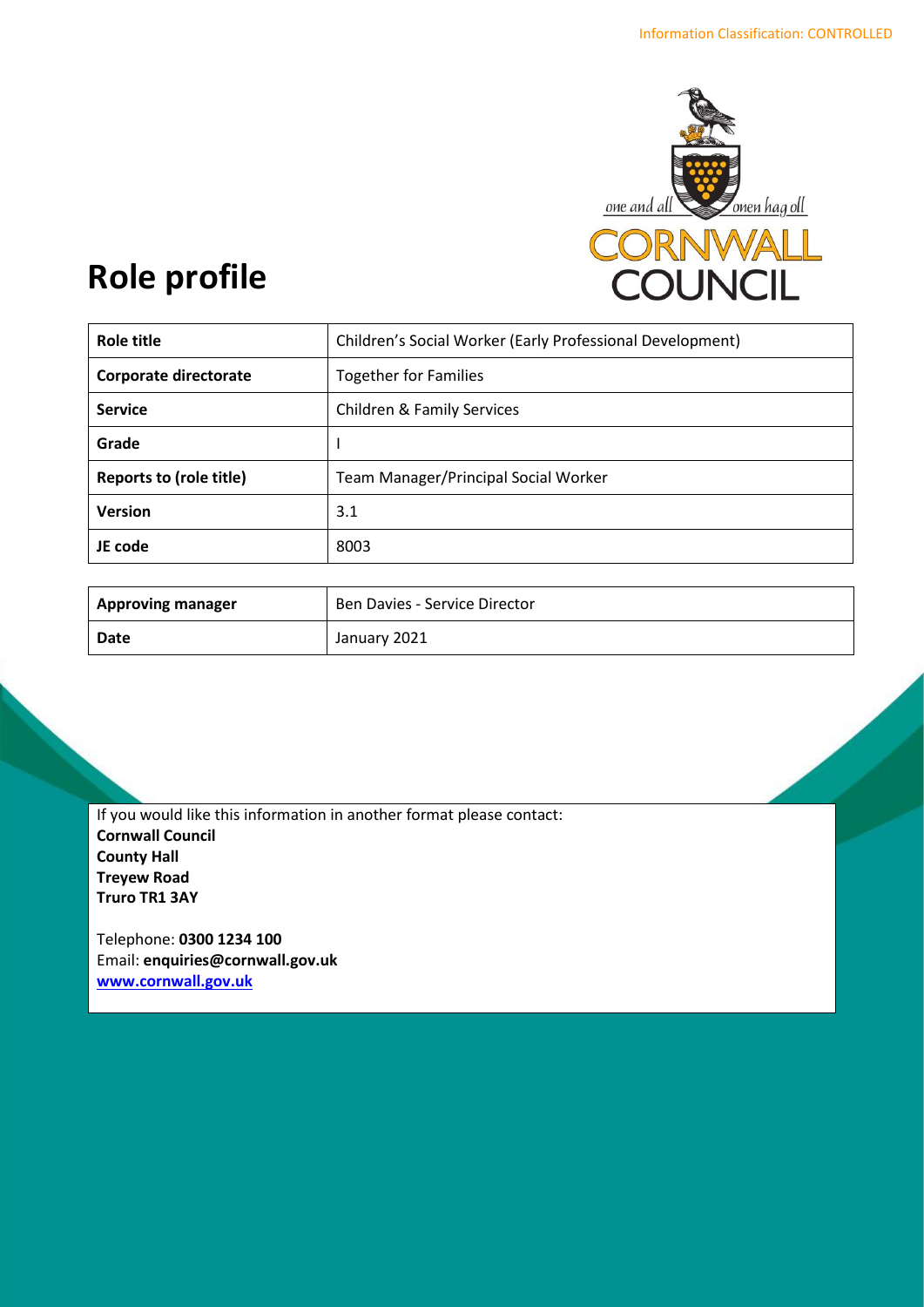# **Role purpose**

With the advice, support and guidance of a Team Manager and/or Principal Social Worker, qualified and registered children's Social Workers in the early stages of their professional development, provide a statutory social work service to help and protect children and young people and to support their families/carers to care for them safely.

By the end of the assessed and supported year in employment, social workers will have consistently demonstrated practice in a wider range of tasks and roles, and have become more effective in their interventions, thus building their own confidence, and earning the confidence of others. They will have more experience and skills in relation to a particular setting and user group, and have demonstrated ability to work effectively on more complex situations. They will now begin to consolidate their learning in practice, seeking support in supervision appropriately, whilst starting to exercise initiative and evaluate their own practice.

They develop an empathic understanding of the child's lived experience and are able to convey the views and feelings of the child through high quality practice skills in communicating with children, assessment, planning, implementation and review. They undertake training in and apply evidence-based practice to help the child overcome adverse experiences, leading to improved outcomes and a brighter future.

They work collaboratively and positively with other practitioners and partner agencies, taking account of different professional perspectives, in order to develop an accurate understanding of the child's needs, risks and the resources available to support them.

They understand what is expected of them, especially through the Practice Quality Standards for different aspects of the role. They demonstrate consistently good performance and engage positively in reflective supervision, case audit and annual appraisal, seeing the framework for Quality Assurance and Performance Management (QAPM) as a means of identifying and learning from any shortfalls in practice quality standards.

They are committed to consolidating learning from qualifying study and ASYE and continue their professional development and ongoing learning in practice through active participation in the core curriculum, observations in supervision and other learning opportunities in order to enhance their professional status and expertise.

They act as representatives of the Service and the profession at all times, reflecting the requisite values and ethics in the way they work with children, young people and their families, as well as colleagues.

## **Dimensions**

#### **Annual financial accountability**

Whilst Social Workers have no direct budget accountability, they share responsibility for practising and decision-making within the resources available to the Service.

#### **Management accountability**

Nature of management

o None

Number of staff managed

o None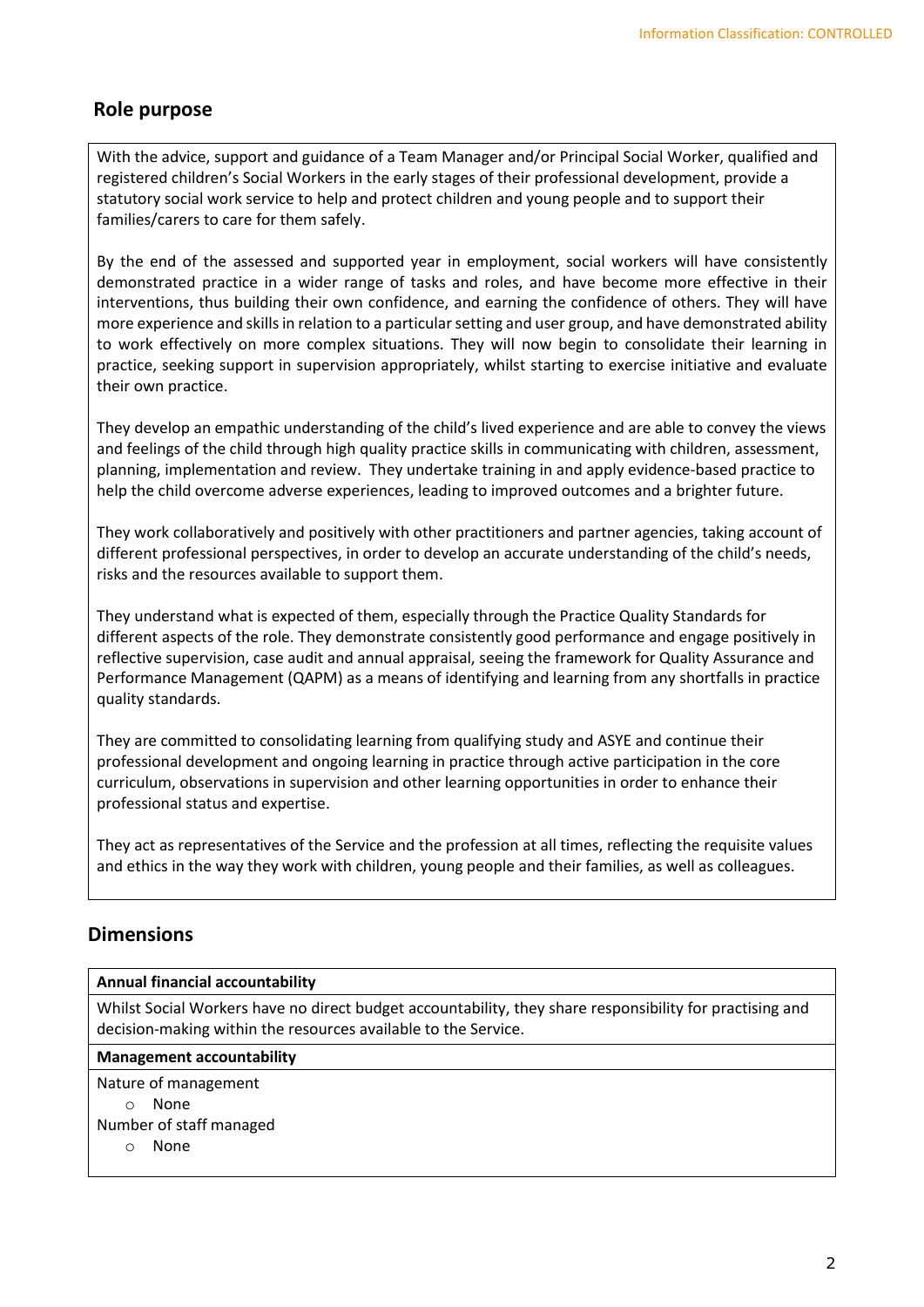#### **Accountabilities**

*Cornwall Council is a dynamic organisation and the particular duties and accountabilities may vary from time to time without changing the general character of the role or the level of responsibility entailed. Individual objectives will be agreed via the PDS appraisal process* 

- Undertaking the full range of statutory social work tasks in accordance with relevant childcare legislation and statutory guidance.
- Undertaking duties and tasks in accordance with the approved Procedures, Management Action Notes and Practice Quality Standards.
- Developing a good understanding of the child's lived experience, their views and wishes as the basis of helping them to achieve good outcomes in their education, health, development and social welfare.
- Demonstrating consistently the values and ethics of the profession and the Service in accordance with our Statement of Mission and Values, with a strong commitment to a strengths-based and relational model of social work, founded in social justice and pro-social learning, applying this in partnership with children and young people, parents/carers, families and the child's wider network of family and friends.
- Consolidating, developing and demonstrating comprehensive understanding and application of the knowledge gained in my initial training, and knowledge related to the work of my team, including critical awareness of current issues and beginning to make use of research to inform practice.
- Demonstrating knowledge and application of appropriate legal and policy frameworks and guidance that inform and mandate social work practice, applying evidence-based practice in order to protect children and young people in need from harm, overcome adverse experiences and improve outcomes.
- Recording information in a timely, respectful and accurate manner, including a Chronology of significant events in the child's life, a Case Summary and Family Map. Writing records and reports, for a variety of purposes with language suited to purpose and audience, using plain English and optimising use of information management systems. Distinguishing fact from opinion and recording conflicting views and perspectives.
- Understanding and respecting the role of others within the organisation and in the wider professional and service system of which it is a part, and work effectively with them in order to support families, parents and carers to care for their children safely in their own homes and communities.
- Working effectively as a member of a team, demonstrating the ability to develop and maintain appropriate professional and inter-professional relationships, managing challenge and conflict with support.
- Demonstrating the ability to work effectively within your own organisation and take account of legal, operational and policy contexts, and contribute to the organisation's evaluation and development.
- Making the duty of corporate parent meaningful for children in care, helping them to recover from the trauma of neglect and abuse, and to achieve emotional permanence within their timescales.
- Helping young people to prepare for leaving care with appropriate information, advice, guidance and purposeful support.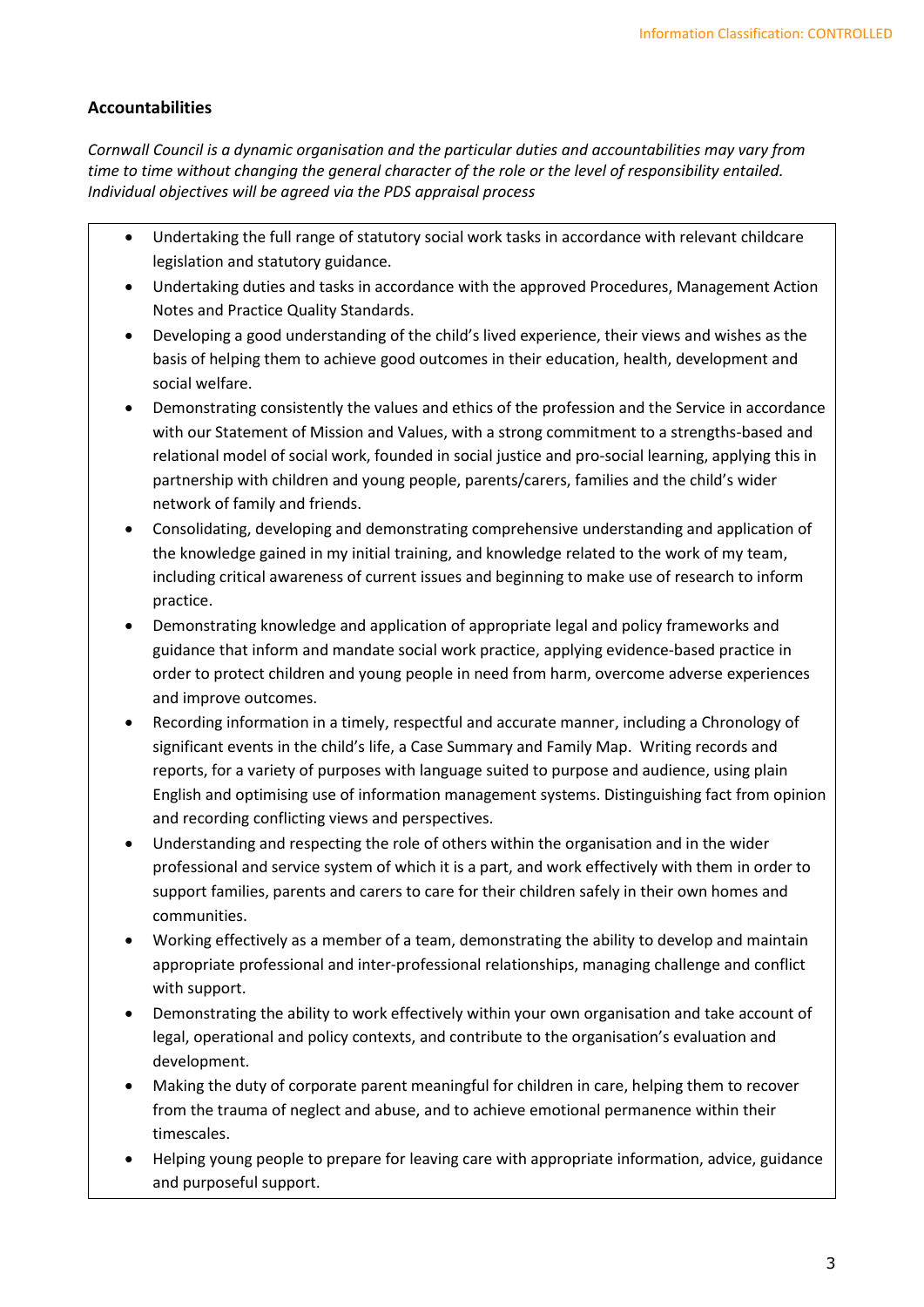- Making proactive use of supervision as the primary source of coaching and learning to reflect critically on practice, explore different approaches to your work, support your development across the nine capabilities and understand the boundaries of professional accountability, recognising your own professional strengths and limitations, and when and how to seek advice.
- Identifying your learning needs and assuming responsibility for improving your practice through your commitment to continuous professional development, undertaking recommended elements of the core curriculum and consolidating learning in practice, in order to progress in line with the Career and Qualification Pathway for children's Social Workers in Cornwall.
- Demonstrating workload management skills and a developing the ability to prioritise as well as engaging positively and constructively in the Framework for Quality Assurance and Performance Management, as a source of learning and professional accountability.
- Taking part proactively in supervision, team meetings, team-based learning and development days, contributing to a positive and supportive team culture by showing capacity for leading practice through the way you conduct my professional role and contribute to these activities, promoting our purpose, practice and impact and beginning to take steps to enable the learning and development of others.
- Complying with the full range of the Council's employment relations policies, including the General Data Protection Regulations in order to protect the privacy of children, young people and their families.
- Fulfilling all the requirements of registration with Social Work England in relation to personal conduct and fitness to practice, demonstrating a good understanding of the Knowledge and Skills Statement (KSS) for children's Social Workers.
- Undertaking any other duties required of the role and commensurate to the grade for the role.

## **Corporate accountabilities**

#### **Information security and governance**

Manage information in line with the Council's policies, procedures and guidance on subjects such as Data Protection, Freedom of Information, confidentiality, information security and sharing, the information lifecycle and data quality, to ensure compliance and efficient and effective information governance

#### **Safeguarding**

Maintain awareness of Council policies and practices regarding the safeguarding of children, young people and/ or adults who may be at risk. Report concerns/ allegations in accordance with corporate guidance and procedures

#### **Equality & Diversity**

Work to eliminate unlawful discrimination, harassment and victimisation and report incidents as they occur. Treat everyone with dignity and respect and ensure individual's needs are met. Challenge inappropriate behaviour and language constructively, advising on alternatives so the opportunity for change can be considered

#### **Customer Experience**

Drive to continually improve customer satisfaction and maintain a clear and consistent focus on delivering outstanding customer experience

#### **Health, Safety and Wellbeing**

Contribute to the management of health and safety risks and the creation of a positive health and safety culture to safeguard the health, safety and wellbeing of yourself and others. Understand your health and safety responsibilities and comply with council policy and procedures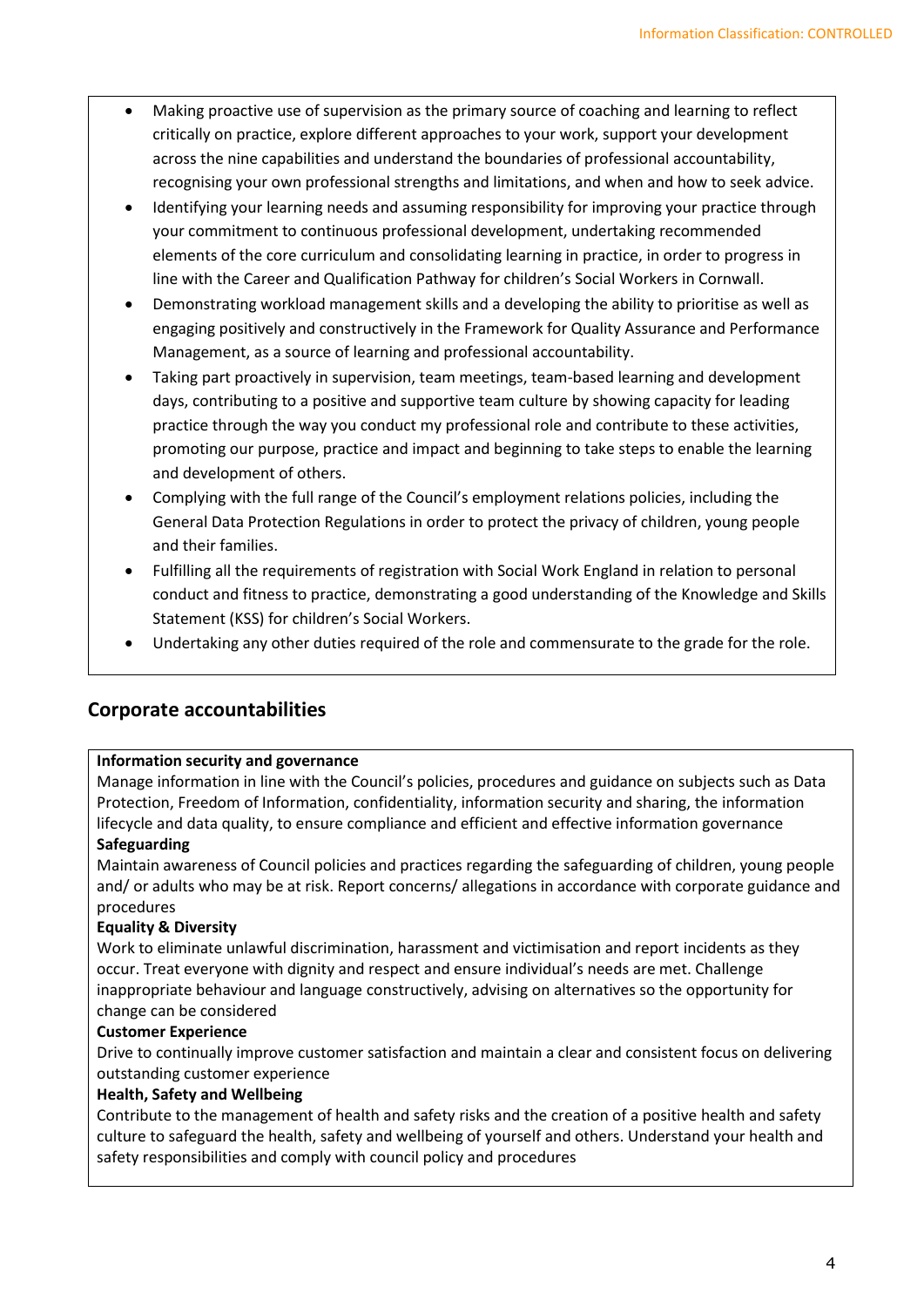#### **Key objectives**

To take personal and professional responsibility for the quality of own practice and contribution to the child's progress in reducing the risk of harm and achieving improved outcomes.

To undertake all aspects of casework in accordance with the approved Practice Quality Standards and the requirements of the Service Framework for a Balanced Workload.

To undertake post-qualifying training to improve own performance and participate positively in the Service Framework for Quality Assurance and Performance Management.

To take part in and contribute fully to high quality, reflective supervision in line with the Service Supervision Standards.

To support less experienced colleagues to develop their knowledge and skills required to meet the approved Practice Quality Standards.

## **Competencies and other requirements**

*We use the following criteria below to assess your suitability for the role; please refer to the recruitment & selection column to establish at which stage the criteria are assessed. Requirements assessed at the 'Application' stage represent the minimum essential requirement for shortlisting purposes*

| <b>Behaviours</b>                                                                                                                                                                                                                                                                                                                                                                                                                                                                                                                                                                                                                                                                                                                                                                                                                                                           | <b>Recruitment and</b><br>selection |
|-----------------------------------------------------------------------------------------------------------------------------------------------------------------------------------------------------------------------------------------------------------------------------------------------------------------------------------------------------------------------------------------------------------------------------------------------------------------------------------------------------------------------------------------------------------------------------------------------------------------------------------------------------------------------------------------------------------------------------------------------------------------------------------------------------------------------------------------------------------------------------|-------------------------------------|
| <b>Working together</b><br>You understand and focus on customer satisfaction and work well with colleagues<br>and partners.<br>You deliver exceptional customer service – you understand and are attentive<br>to the needs of your customers<br>You listen to the views of others and seek them out<br>You support and show consideration for others<br>$\bullet$<br>You work well with colleagues and partners and acknowledge the different<br>$\bullet$<br>ideas, perspectives and backgrounds of others<br>You are committed to the protection and safeguarding of children, young<br>$\bullet$<br>people and vulnerable adults<br>You share information and expertise with others<br>$\bullet$<br>You are honest, you respect and you build relationships of trust<br>$\bullet$<br>You share your achievements and acknowledge the achievements of others<br>$\bullet$ | Interview/<br>Assessment            |
| <b>Resourceful</b><br>You apply expertise, solve problems and make improvements to deliver the best<br>possible customer outcomes.<br>You plan and organise your work and manage your time effectively                                                                                                                                                                                                                                                                                                                                                                                                                                                                                                                                                                                                                                                                      | Interview/<br>Assessment            |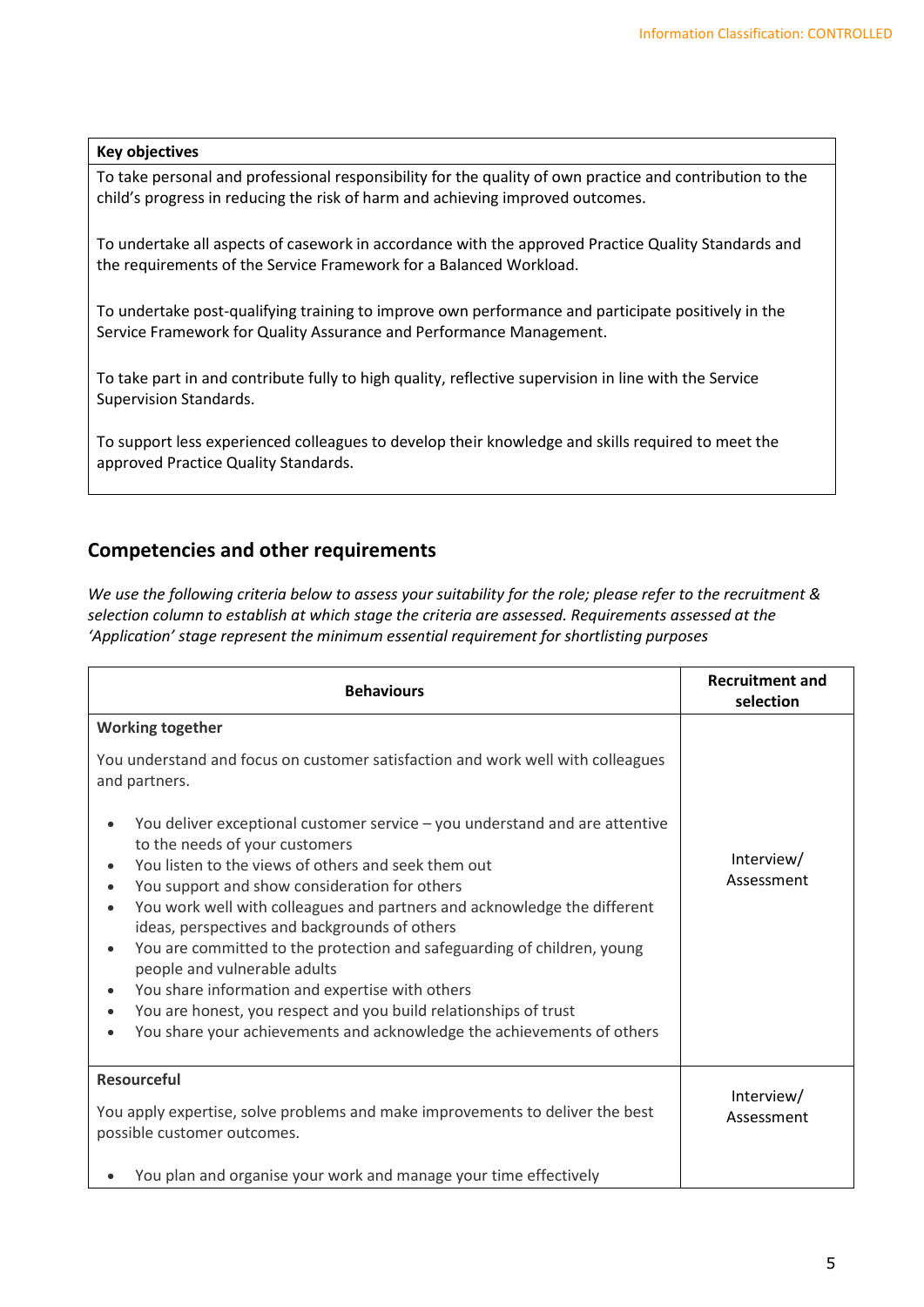| You gather relevant information, analyse it and make timely informed<br>decisions in the course of your work<br>You are flexible and adaptable<br>You respond constructively to change<br>You demonstrate financial awareness relevant to the job you do<br>You use your initiative and are creative in problem solving<br>You deliver results and demonstrate commitment to serving customers                                                                                                                                                |                          |
|-----------------------------------------------------------------------------------------------------------------------------------------------------------------------------------------------------------------------------------------------------------------------------------------------------------------------------------------------------------------------------------------------------------------------------------------------------------------------------------------------------------------------------------------------|--------------------------|
| <b>Personal responsibility</b><br>You take responsibility for your work, your environment and your development.                                                                                                                                                                                                                                                                                                                                                                                                                               |                          |
| You are trustworthy and reliable<br>You pay attention to your own health, safety and wellbeing and that of<br>others<br>You acknowledge errors, report them as appropriate and play your part in<br>addressing them<br>You appropriately challenge unhelpful behaviour<br>You seek feedback and review your own contribution<br>You are open to change and improvement<br>You take responsibility for your development<br>You are enthusiastic about and take pride in your work<br>You act as an ambassador for the Council to our customers | Interview/<br>Assessment |

| Knowledge, skills and experience                                                                                                                           | <b>Recruitment and</b><br>selection                 |
|------------------------------------------------------------------------------------------------------------------------------------------------------------|-----------------------------------------------------|
| Social Work Degree with relevant Social Work Qualification.                                                                                                | Application Form and<br>Certificate                 |
| Current registration with the Social Work England.                                                                                                         | Application Form and<br>Certificate                 |
| The ability to articulate the values and ethics of the social work profession in<br>working with children and families.                                    | <b>Application Form</b><br>Interview/<br>Assessment |
| A good understanding of the current issues and themes related to social work with<br>children and families, including evidence-based practice.             | Application Form/<br>Interview/<br>Assessment       |
| An accurate understanding of the role, function, statutory duties and<br>accountabilities of a local authority social worker with children and families.   | Application Form/<br>Interview/<br>Assessment       |
| A good understanding of the main risks to a child's welfare, development and<br>safety, along with a developing knowledge about how to reduce those risks. | Interview/<br>Assessment                            |
| An applied understanding of equalities and diversity, including cultural<br>competence.                                                                    | <b>Application Form</b><br>Interview/<br>Assessment |
| Demonstrable knowledge and practice skills in working effectively with vulnerable<br>children, young people and their families.                            | Interview/<br>Assessment                            |
| A sound knowledge of public childcare law and statutory guidance relating to<br>children and young people.                                                 | Application Form/<br>Interview/<br>Assessment       |